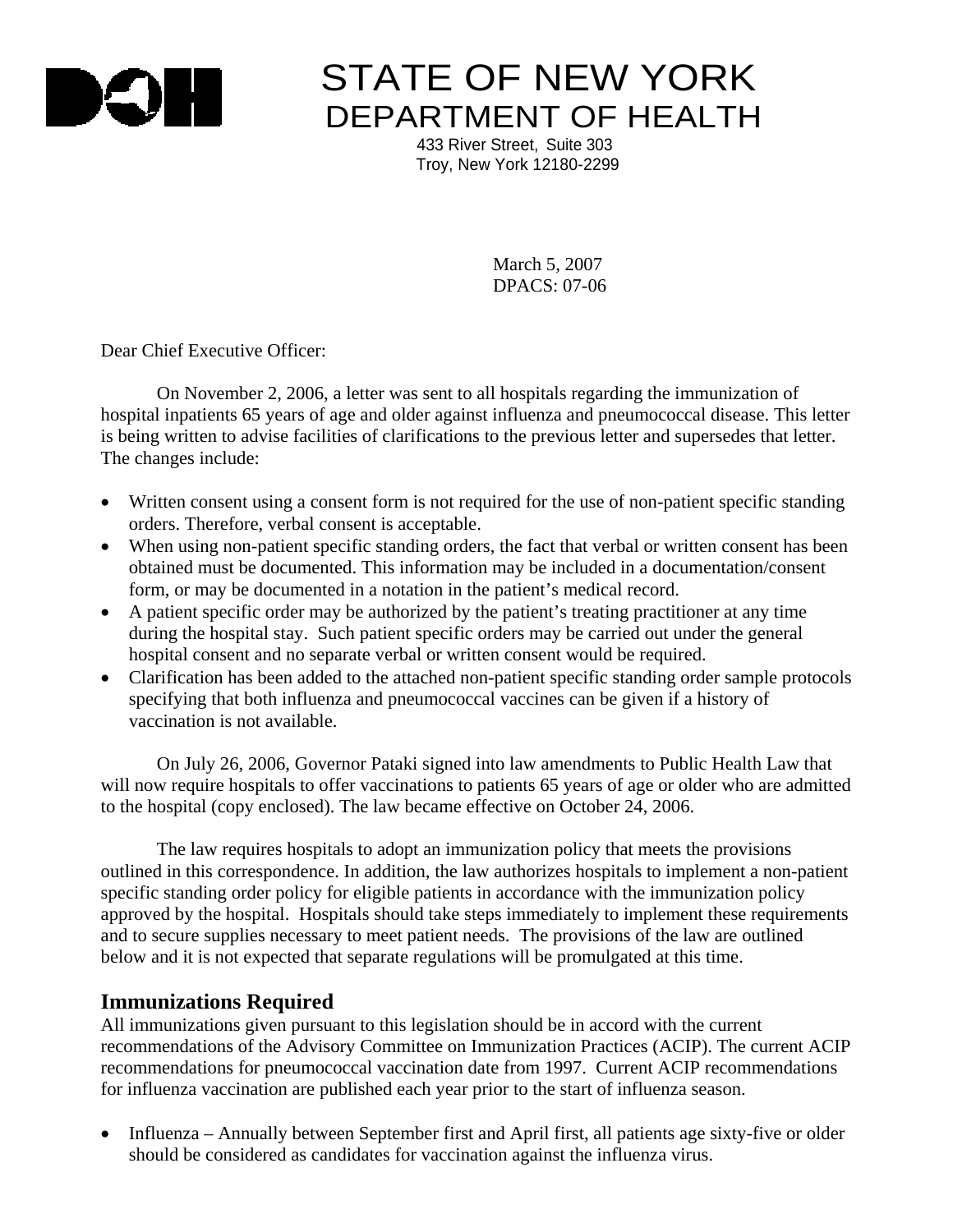Current ACIP recommendations for influenza vaccination are found at http://www.cdc.gov.mmwr/PDF/rr/rr5510.pdf.

• Pneumococcal – All patients age sixty-five or older at any time of the year should be screened to identify those patients who are candidates for vaccination, including those patients who are candidates for a second dose. A second dose of pneumococcal vaccine is recommended if the patient received vaccine >5 years previously and was aged <65 years at the time of vaccination. Current ACIP recommendations are found at: http://www.cdc.gov/mmwr/PDF/rr/rr4608.pdf.

## **Affected Individuals**

- The law specifies that all patients age 65 or older admitted to the hospital should be considered a potential candidate for immunization against influenza and pneumococcal disease.
- The law applies to hospital inpatients and as such would not mandate a similar program for hospital outpatients whose length of stay at the facility is less than 24 hours. Hospitals may, however, expand the program to identify other at-risk populations to whom immunizations may be offered.
- The hospital is expected to adopt an immunization policy that includes a clinical protocol for screening patients to identify those patients who are candidates for immunization. All candidates determined suitable for vaccination should be offered immunizations against influenza virus and pneumococcal disease.

## **Determination of Suitability for Vaccination**

All persons eligible for vaccination by virtue of age and vaccination history should be deemed to be suitable for vaccination and offered vaccination, unless:

- The specific immunization is medically contraindicated for that individual according to the contraindications set forth in the ACIP recommendations or in the vaccine package inset.
- The patient confirms that he/she has received such vaccinations or is not in need of a second dose of vaccine against pneumococcal disease.

No patients should be vaccinated if the patient refuses the vaccine after being fully informed of the health benefits and risks of vaccination.

Each patient's record should include evidence that he/she has been screened to determine if he/she is a candidate for immunization. For patients who are not candidates for immunization, each patient's record should document the reason the vaccine was not administered to the patient.

### **Immunization Policy**

Hospitals shall adopt an immunization policy for influenza and pneumococcal disease that includes but is not limited to:

- Procedures for the offering of immunizations against the influenza virus, between September first and April first, and pneumococcal disease during the admission or before discharge, to patients who are age sixty-five or older.
- A clinical protocol to identify those patients age sixty-five or older who are candidates for immunization. The protocol must include, but is not limited to, an assessment for contraindications to immunization. Facilities may expand the protocol to identify other at-risk populations to whom immunization should be offered.
- Provisions to notify all members of the hospital's medical staff of the immunization requirements, the option for a patient specific order for immunization, or, in the absence of a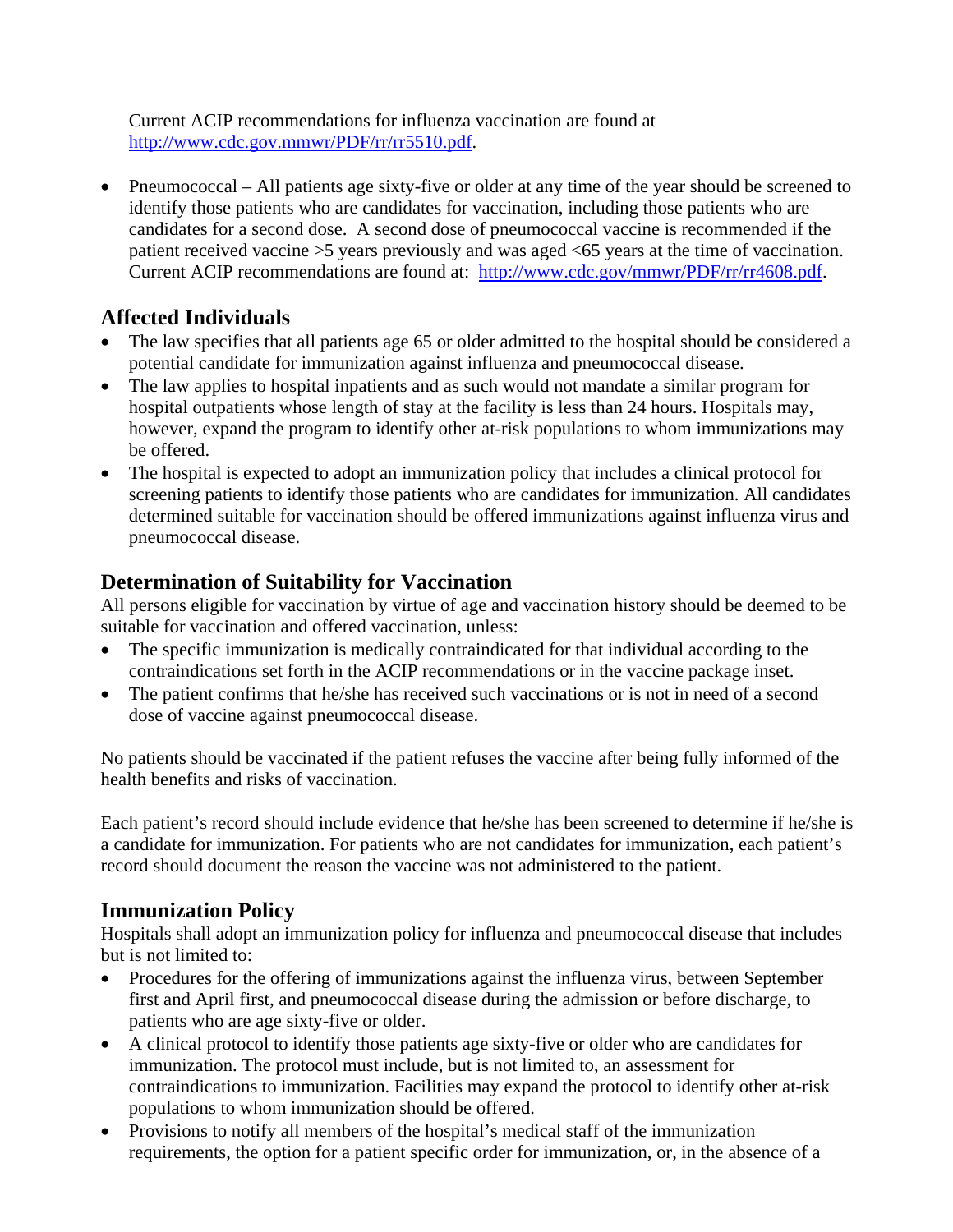patient specific order, the hospital's non-patient specific standing order policy for vaccination against influenza virus and pneumococcal disease for each admitted patient age sixty-five or older.

- Procedures for ensuring that individuals offered immunization or their representative receive information regarding the risks and benefits of vaccination. Vaccine Information Statements (VISs) developed by the Centers for Disease Control and Prevention (CDC), United States Health and Human Services, are required for this use and are found at the following websites: http://www.cdc.gov/nip/publications/VIS/vis-facts.htm http://www.immunize.org/vis/
- A non-patient specific standing order policy authorized by the hospital's medical director or other responsible physician that provides for a nursing assessment by a registered professional nurse to determine the suitability of the patient for immunization, including, but not limited to, an assessment for contraindications to immunization.
- A system for documenting patient refusals, medical contraindications and any post-vaccination adverse events, in the patient's record.
- A system for documenting vaccine administration. A certificate of immunization should be provided to the patient with the following information documented for the patient and in the patient's medical record:
	- Which immunizing agent and VIS was given
	- Date of publication of VIS
	- Date VIS was given to the patient
	- Name and title of person administering vaccine
	- Date of administration
	- Vaccine manufacturer and lot number
	- This information may be included in a documentation/consent form to meet patient needs.
- Provisions for ensuring that, in accordance with the New York State Education Department NYSED nursing practice regulations (http://www.op.nysed.gov/immunguide.htm), verbal or written consent has been obtained and is documented in the patients record, whenever vaccination is administered utilizing non-patient specific orders.
- Provisions to document in the patient's record that the vaccination was refused. The patient and/or the patient's representative may refuse immunization upon being fully informed as to the risks and benefits of the immunizing agent(s).

## **Patient Specific Orders**

- A patient specific order may be authorized by the patient's treating practitioner at any time during the hospital stay. Such patient specific orders may be carried out under the general hospital consent and no separate verbal or written consent would be required. It is expected that each patient or patient representative would receive documentation of immunization including the Vaccine Information Statements (VISs) developed by the Centers for Disease Control and Prevention (CDC).
- Patient specific orders indicating that the patient should not be vaccinated due to valid medical contraindications would take precedence over the hospital's non-patient specific standing order policy.

## **Non-Patient Specific Standing Orders**

• In the absence of a patient specific order, the law authorizes facilities to utilize non-patient specific standing orders for patients who have been assessed by a registered professional nurse